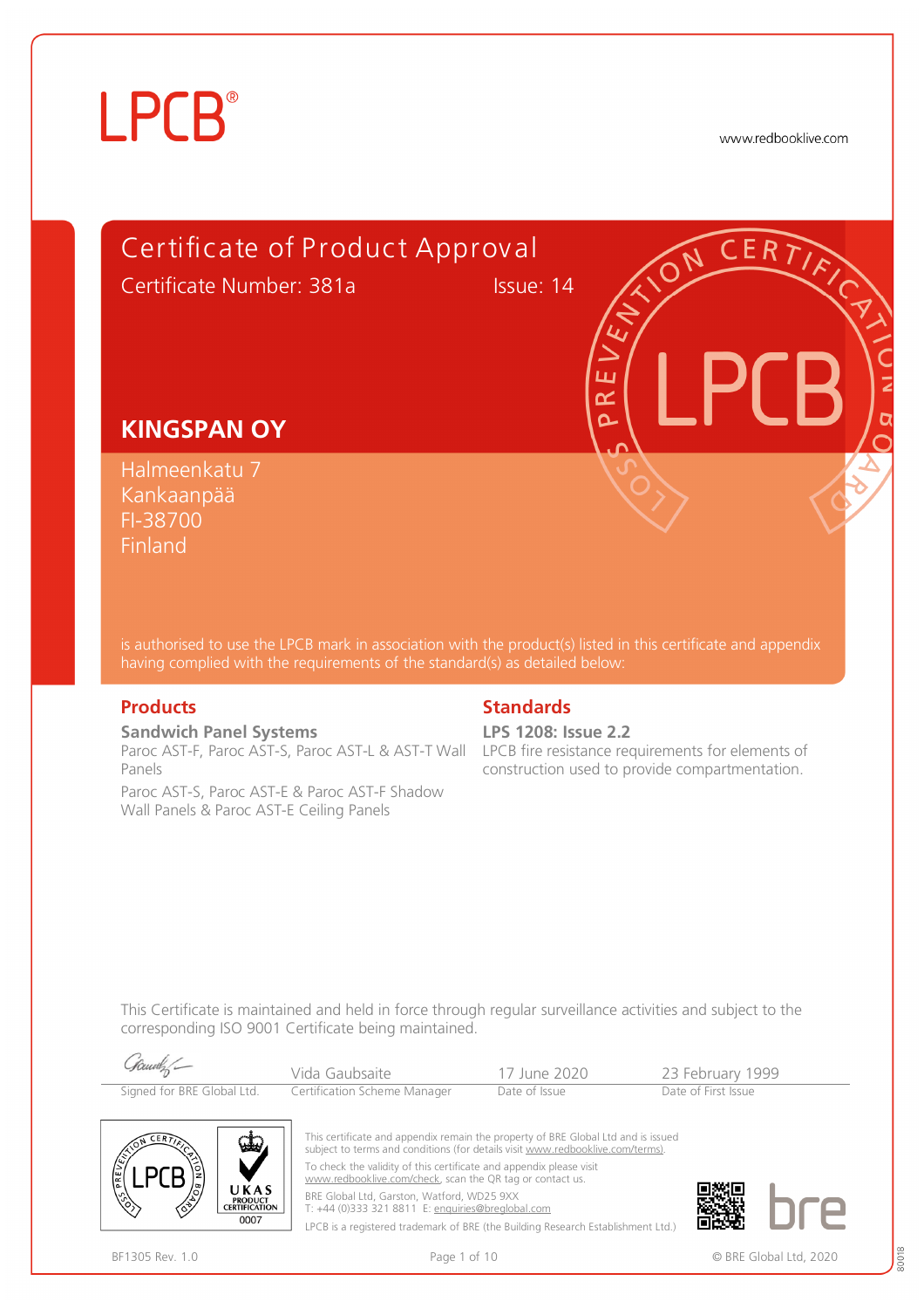### Appendix to Certificate No: 381a Issue: 14 **KINGSPAN OY**

| Product<br><b>Name</b> | Specification<br>Thickness<br>(mm) | Maximum<br>Unsupported<br>Span (m) | <b>Wall Panel</b><br>Orientation<br>(H/V)<br>(note 1) | Fire<br>Resistance<br>(mm)<br>Intergrity/Ins<br>ulation | Grade       | Core<br>Material | LPCB Ref.<br>No. |
|------------------------|------------------------------------|------------------------------------|-------------------------------------------------------|---------------------------------------------------------|-------------|------------------|------------------|
|                        | 50                                 | 4.6                                | $\vee$                                                | 30/30                                                   | <b>FR30</b> | Mineral<br>Wool  |                  |
|                        |                                    | 7.5                                | $\vee$                                                | 30/30                                                   | <b>FR30</b> | Mineral<br>Wool  |                  |
|                        | 80                                 | 4.9                                | $\vee$                                                | 60/60                                                   | <b>FR60</b> | Mineral<br>Wool  |                  |
|                        |                                    | 4.0                                | $\vee$                                                | 90/90                                                   | <b>FR90</b> | Mineral<br>Wool  |                  |
|                        | 100                                | 7.5                                | $\vee$                                                | 30/30                                                   | <b>FR30</b> | Mineral<br>Wool  |                  |
| PAROC AST-             |                                    | 6.6                                | $\vee$                                                | 60/60                                                   | <b>FR60</b> | Mineral<br>Wool  |                  |
| F                      |                                    | 4.4                                | $\vee$                                                | 90/90                                                   | <b>FR90</b> | Mineral<br>Wool  | 381a/01          |
|                        |                                    | 4.0                                | $\vee$                                                | 120/120                                                 | FR120       | Mineral<br>Wool  |                  |
|                        |                                    | 7.5                                | $\vee$                                                | 30/30                                                   | <b>FR30</b> | Mineral<br>Wool  |                  |
|                        | 120                                | 7.5                                | $\vee$                                                | 60/60                                                   | <b>FR60</b> | Mineral<br>Wool  |                  |
|                        |                                    | 6.4                                | $\vee$                                                | 90/90                                                   | <b>FR90</b> | Mineral<br>Wool  |                  |
|                        |                                    | 4.8                                | $\vee$                                                | 120/120                                                 | FR120       | Mineral<br>Wool  |                  |

This Certificate is maintained and held in force through regular surveillance activities and subject to the corresponding ISO 9001 Certificate being maintained.

| Gamely -                  | Vida Gaubsaite               | - 17 June 2020 | 23 February 1999    |
|---------------------------|------------------------------|----------------|---------------------|
| Signed for BRE Global Ltd | Certification Scheme Manager | Date of Issue  | Date of First Issue |



This certificate and appendix remain the property of BRE Global Ltd and is issued subject to terms and conditions (for details visit [www.redbooklive.com/terms\)](http://www.redbooklive.com/terms)). To check the validity of this certificate and appendix please visit [www.redbooklive.com/check,](http://www.redbooklive.com/check) scan the QR tag or contact us.

BRE Global Ltd, Garston, Watford, WD25 9XX

T: +44 (0)333 321 8811 E: [enquiries@breglobal.com](mailto:enquiries@breglobal.com)

LPCB is a registered trademark of BRE (the Building Research Establishment Ltd.)

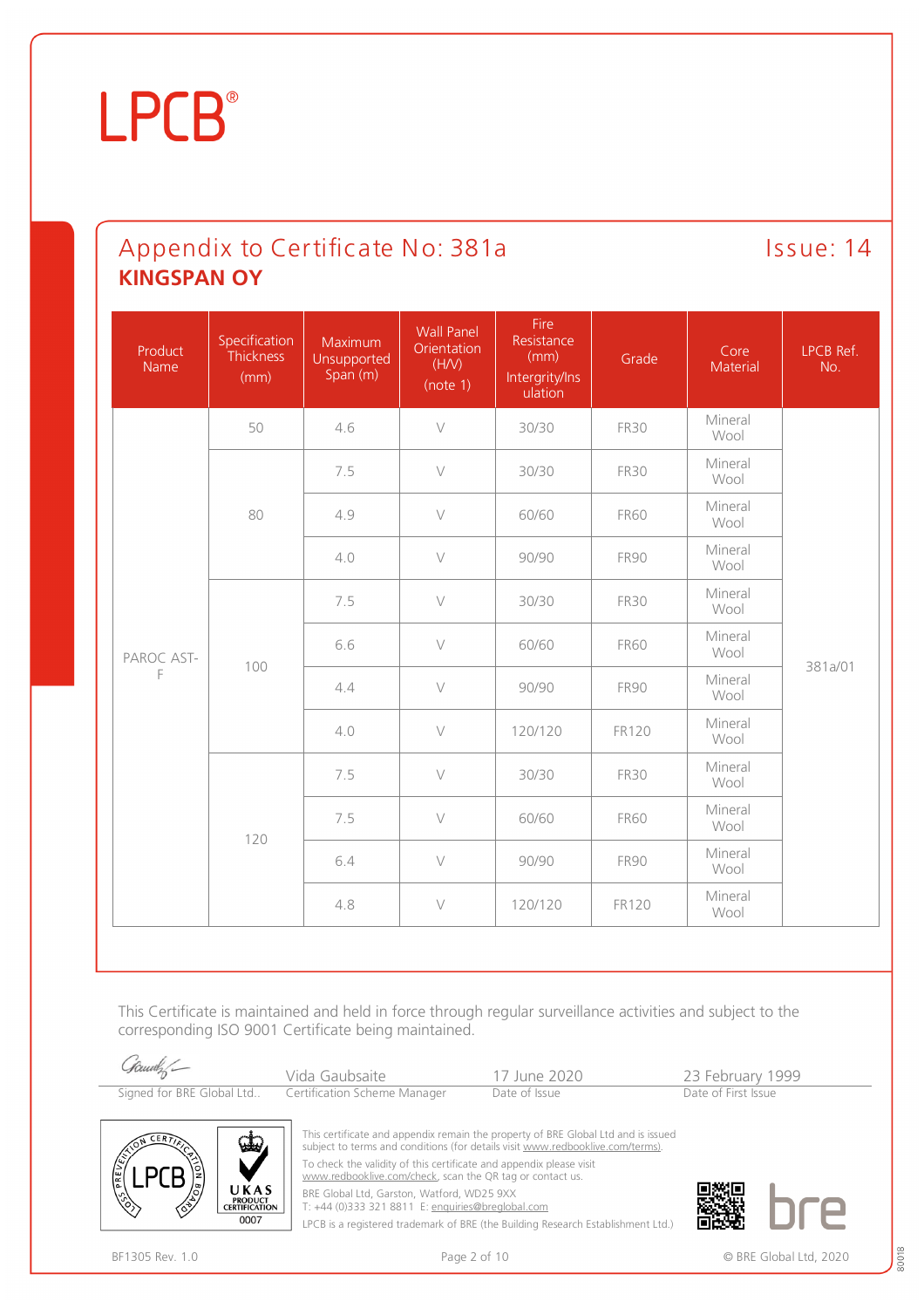### Appendix to Certificate No: 381a Issue: 14 **KINGSPAN OY**

| Product<br>Name | Specification<br>Thickness<br>(mm) | Maximum<br>Unsupported<br>Span (m) | <b>Wall Panel</b><br>Orientation<br>(H/V)<br>(note 1) | Fire<br>Resistance<br>(mm)<br>Intergrity/Ins<br>ulation | Grade        | Core<br>Material | LPCB Ref.<br>No. |
|-----------------|------------------------------------|------------------------------------|-------------------------------------------------------|---------------------------------------------------------|--------------|------------------|------------------|
|                 |                                    | 4.0                                | $\vee$                                                | 180/180                                                 | <b>FR180</b> | Mineral<br>Wool  |                  |
|                 |                                    | 7.5                                | $\vee$                                                | 30/30                                                   | <b>FR30</b>  | Mineral<br>Wool  |                  |
|                 |                                    | 7.5                                | $\vee$                                                | 60/60                                                   | <b>FR60</b>  | Mineral<br>Wool  |                  |
|                 | $150 - 300$                        | 7.5                                | $\vee$                                                | 90/90                                                   | <b>FR90</b>  | Mineral<br>Wool  |                  |
|                 |                                    | 7.1                                | $\vee$                                                | 120/120                                                 | FR120        | Mineral<br>Wool  |                  |
|                 |                                    | 4.7                                | $\vee$                                                | 180/180                                                 | <b>FR180</b> | Mineral<br>Wool  |                  |
|                 |                                    | 4.0                                | $\vee$                                                | 240/240                                                 | FR240        | Mineral<br>Wool  |                  |
|                 | $50 - 80$                          | 4.0                                | $\mathbb H$                                           | 30/30                                                   | <b>FR30</b>  | Mineral<br>Wool  |                  |
|                 |                                    | 4.0                                | $\mathbb H$                                           | 60/60                                                   | <b>FR60</b>  | Mineral<br>Wool  |                  |
|                 |                                    | 4.0                                | $\mathbb H$                                           | 90/90                                                   | <b>FR90</b>  | Mineral<br>Wool  |                  |
|                 | $80 - 150$                         | 4.0                                | $\mathbb H$                                           | 120/120                                                 | FR120        | Mineral<br>Wool  |                  |
|                 |                                    | 4.0                                | $\mathbb H$                                           | 240/240                                                 | FR240        | Mineral<br>Wool  |                  |

This Certificate is maintained and held in force through regular surveillance activities and subject to the corresponding ISO 9001 Certificate being maintained.

| Gamet - | Vida Gaubsaite                                         | 17 June 2020  | 23 February 1999    |  |
|---------|--------------------------------------------------------|---------------|---------------------|--|
|         | Signed for BRE Global Ltd Certification Scheme Manager | Date of Issue | Date of First Issue |  |
|         |                                                        |               |                     |  |



[www.redbooklive.com/check,](http://www.redbooklive.com/check) scan the QR tag or contact us.

BRE Global Ltd, Garston, Watford, WD25 9XX

T: +44 (0)333 321 8811 E: [enquiries@breglobal.com](mailto:enquiries@breglobal.com)

LPCB is a registered trademark of BRE (the Building Research Establishment Ltd.)



UKAS PRODUCT<br>CERTIFICATION  $0007$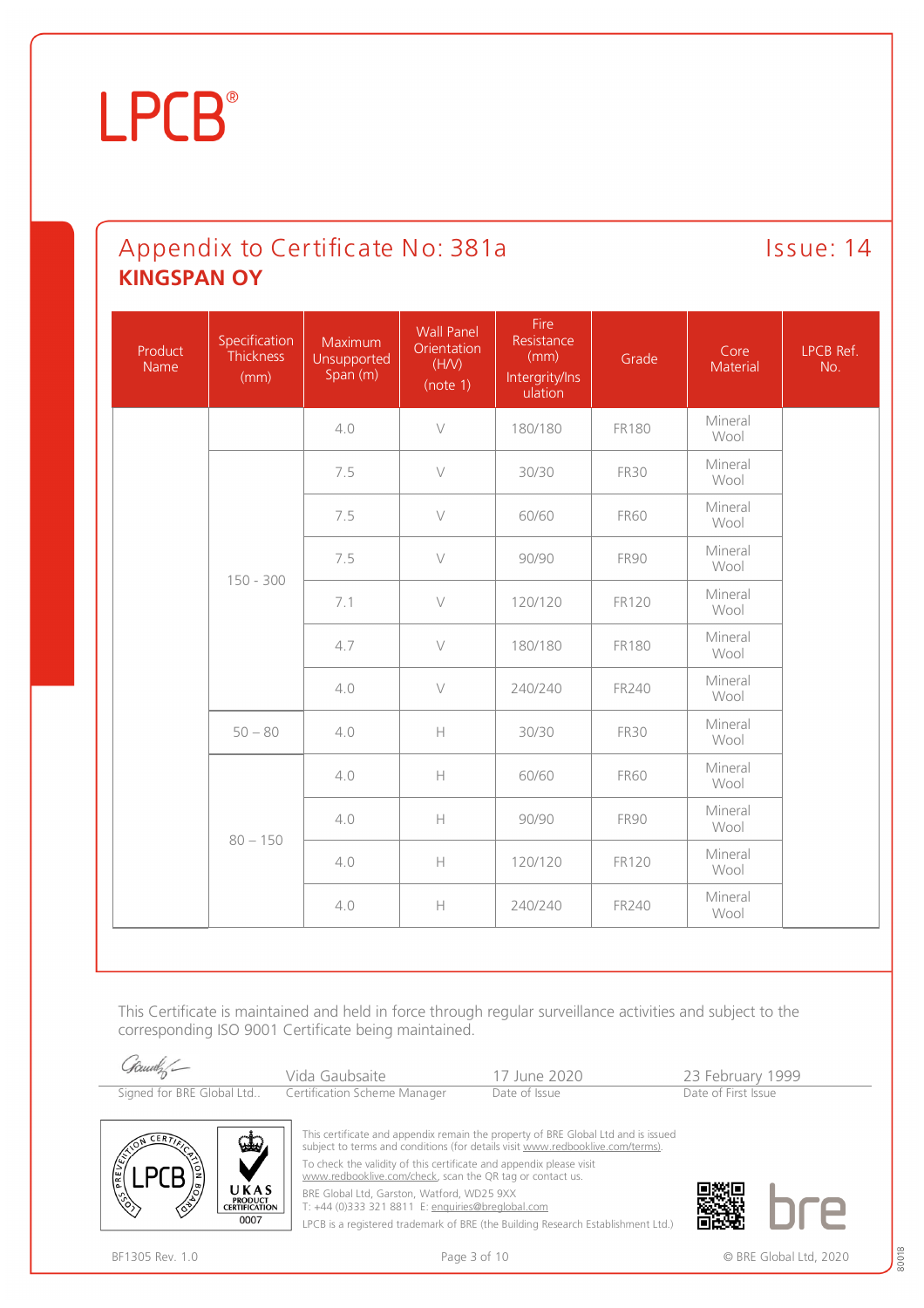### Appendix to Certificate No: 381a Issue: 14 **KINGSPAN OY**

| Product<br>Name   | Specification<br>Thickness<br>(mm) | Maximum<br>Unsupported<br>Span (m) | <b>Wall Panel</b><br>Orientation<br>(H/V)<br>(note 1)                                                         | Fire<br>Resistance<br>(mm)<br>Intergrity/Ins<br>ulation | Grade        | Core<br>Material | LPCB Ref.<br>No. |
|-------------------|------------------------------------|------------------------------------|---------------------------------------------------------------------------------------------------------------|---------------------------------------------------------|--------------|------------------|------------------|
|                   |                                    | 7.5                                | $\mathbb H$                                                                                                   | 30/30                                                   | <b>FR30</b>  | Mineral<br>Wool  |                  |
|                   |                                    | 7.5                                | $\mathbb H$                                                                                                   | 60/60                                                   | <b>FR60</b>  | Mineral<br>Wool  |                  |
|                   | $150 - 300$                        | 7.5                                | $\mathsf{H}% _{\mathsf{H}}^{\ast}(\mathcal{M}_{0})\rightarrow\mathsf{H}_{\mathsf{H}}^{\ast}(\mathcal{M}_{0})$ | 90/90                                                   | <b>FR90</b>  | Mineral<br>Wool  |                  |
|                   |                                    | 7.5                                | $\mathbb H$                                                                                                   | 120/120                                                 | <b>FR120</b> | Mineral<br>Wool  |                  |
|                   |                                    | 7.5                                | $\mathsf{H}% _{\mathsf{H}}^{\ast}(\mathcal{M}_{0})\rightarrow\mathsf{H}_{\mathsf{H}}^{\ast}(\mathcal{M}_{0})$ | 180/180                                                 | <b>FR180</b> | Mineral<br>Wool  |                  |
|                   |                                    | 7.5                                | $\mathbb H$                                                                                                   | 240/240                                                 | FR240        | Mineral<br>Wool  |                  |
|                   | 80                                 | 5.1                                | $\vee$                                                                                                        | 30/30                                                   | <b>FR30</b>  | Mineral<br>Wool  |                  |
|                   |                                    | 4.0                                | $\vee$                                                                                                        | 60/30                                                   | <b>FR30</b>  | Mineral<br>Wool  |                  |
| PAROC AST-        |                                    | 6.7                                | $\vee$                                                                                                        | 30/30                                                   | <b>FR30</b>  | Mineral<br>Wool  | 381a/02          |
| S (Wall<br>Panel) | 100                                | 4.0                                | $\vee$                                                                                                        | 60/60                                                   | <b>FR60</b>  | Mineral<br>Wool  |                  |
|                   | 120                                | 7.5                                | $\vee$                                                                                                        | 30/30                                                   | <b>FR30</b>  | Mineral<br>Wool  |                  |
|                   |                                    | 6.9                                | $\vee$                                                                                                        | 60/60                                                   | <b>FR60</b>  | Mineral<br>Wool  |                  |

This Certificate is maintained and held in force through regular surveillance activities and subject to the corresponding ISO 9001 Certificate being maintained.

| Samely | Vida Gaubsaite                                         | 17 June 2020  | 23 February 1999    |
|--------|--------------------------------------------------------|---------------|---------------------|
|        | Signed for BRE Global Ltd Certification Scheme Manager | Date of Issue | Date of First Issue |



This certificate and appendix remain the property of BRE Global Ltd and is issued subject to terms and conditions (for details visit [www.redbooklive.com/terms\)](http://www.redbooklive.com/terms)). To check the validity of this certificate and appendix please visit [www.redbooklive.com/check,](http://www.redbooklive.com/check) scan the QR tag or contact us.

BRE Global Ltd, Garston, Watford, WD25 9XX

T: +44 (0)333 321 8811 E: [enquiries@breglobal.com](mailto:enquiries@breglobal.com)

LPCB is a registered trademark of BRE (the Building Research Establishment Ltd.)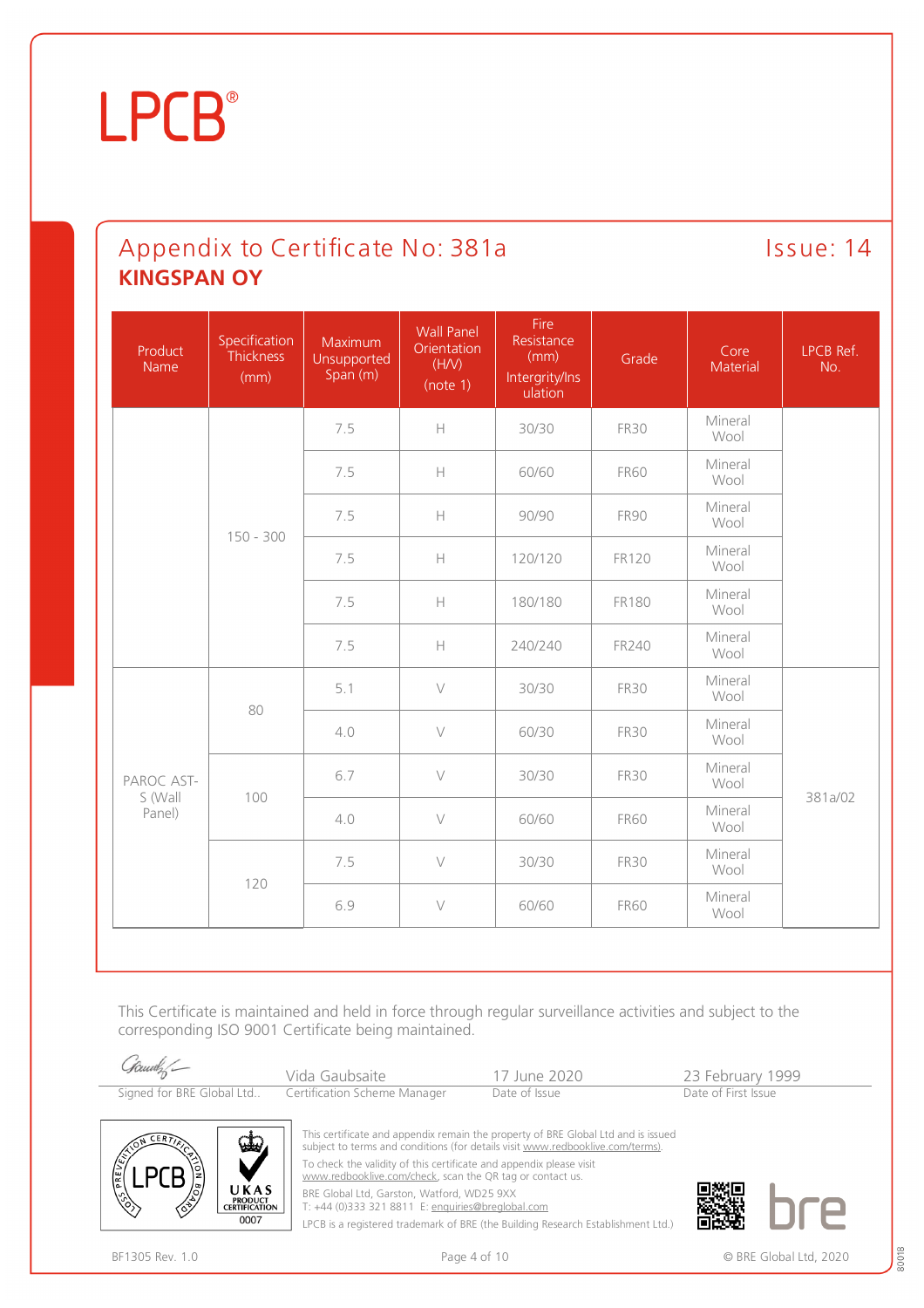### Appendix to Certificate No: 381a Issue: 14 **KINGSPAN OY**

| Product<br>Name | Specification<br>Thickness<br>(mm) | Maximum<br>Unsupported<br>Span (m) | <b>Wall Panel</b><br>Orientation<br>(H/V)<br>(note 1)                                        | Fire<br>Resistance<br>(mm)<br>Intergrity/Ins<br>ulation | Grade        | Core<br>Material | LPCB Ref.<br>No. |
|-----------------|------------------------------------|------------------------------------|----------------------------------------------------------------------------------------------|---------------------------------------------------------|--------------|------------------|------------------|
|                 |                                    | 4.6                                | $\vee$                                                                                       | 90/90                                                   | <b>FR90</b>  | Mineral<br>Wool  |                  |
|                 |                                    | 4.0                                | $\vee$                                                                                       | 120/120                                                 | <b>FR120</b> | Mineral<br>Wool  |                  |
|                 |                                    | 7.5                                | $\vee$                                                                                       | 30/30                                                   | <b>FR30</b>  | Mineral<br>Wool  |                  |
|                 |                                    | 7.5                                | $\vee$                                                                                       | 60/60                                                   | <b>FR60</b>  | Mineral<br>Wool  |                  |
|                 | $150 - 300$                        | 7.5                                | $\vee$                                                                                       | 90/90                                                   | <b>FR90</b>  | Mineral<br>Wool  |                  |
|                 |                                    | 6.1                                | $\vee$                                                                                       | 120/120                                                 | <b>FR120</b> | Mineral<br>Wool  |                  |
|                 |                                    | 4.1                                | $\vee$                                                                                       | 180/180                                                 | <b>FR180</b> | Mineral<br>Wool  |                  |
|                 |                                    | 4.0                                | $\vee$                                                                                       | 240/240                                                 | FR240        | Mineral<br>Wool  |                  |
| $80 - 120$      |                                    | 4.0                                | $\mathsf{H}% _{0}\left( \mathcal{M}_{0}\right) =\mathsf{H}_{0}\left( \mathcal{M}_{0}\right)$ | 30/30                                                   | <b>FR30</b>  | Mineral<br>Wool  |                  |
|                 |                                    | 4.0                                | H                                                                                            | 60/60                                                   | <b>FR60</b>  | Mineral<br>Wool  |                  |
|                 |                                    | 4.0                                | $\mathsf{H}% _{0}\left( \mathcal{M}_{0}\right) =\mathsf{H}_{0}\left( \mathcal{M}_{0}\right)$ | 90/90                                                   | <b>FR90</b>  | Mineral<br>Wool  |                  |
|                 |                                    | 4.0                                | $\mathord{\text{H}}$                                                                         | 120/120                                                 | <b>FR120</b> | Mineral<br>Wool  |                  |

This Certificate is maintained and held in force through regular surveillance activities and subject to the corresponding ISO 9001 Certificate being maintained.

| Gauch -     | Vida Gaubsaite                                                                    | 17 June 2020  | 23 February 1999    |  |
|-------------|-----------------------------------------------------------------------------------|---------------|---------------------|--|
|             | Signed for BRE Global Ltd Certification Scheme Manager                            | Date of Issue | Date of First Issue |  |
|             |                                                                                   |               |                     |  |
| $-1$<br>CFR | This certificate and appendix remain the property of BRE Global Ltd and is issued |               |                     |  |

subject to terms and conditions (for details visit [www.redbooklive.com/terms\)](http://www.redbooklive.com/terms)).

To check the validity of this certificate and appendix please visit

[www.redbooklive.com/check,](http://www.redbooklive.com/check) scan the QR tag or contact us.

BRE Global Ltd, Garston, Watford, WD25 9XX T: +44 (0)333 321 8811 E: [enquiries@breglobal.com](mailto:enquiries@breglobal.com)

LPCB is a registered trademark of BRE (the Building Research Establishment Ltd.)



UKAS PRODUCT<br>CERTIFICATION  $0007$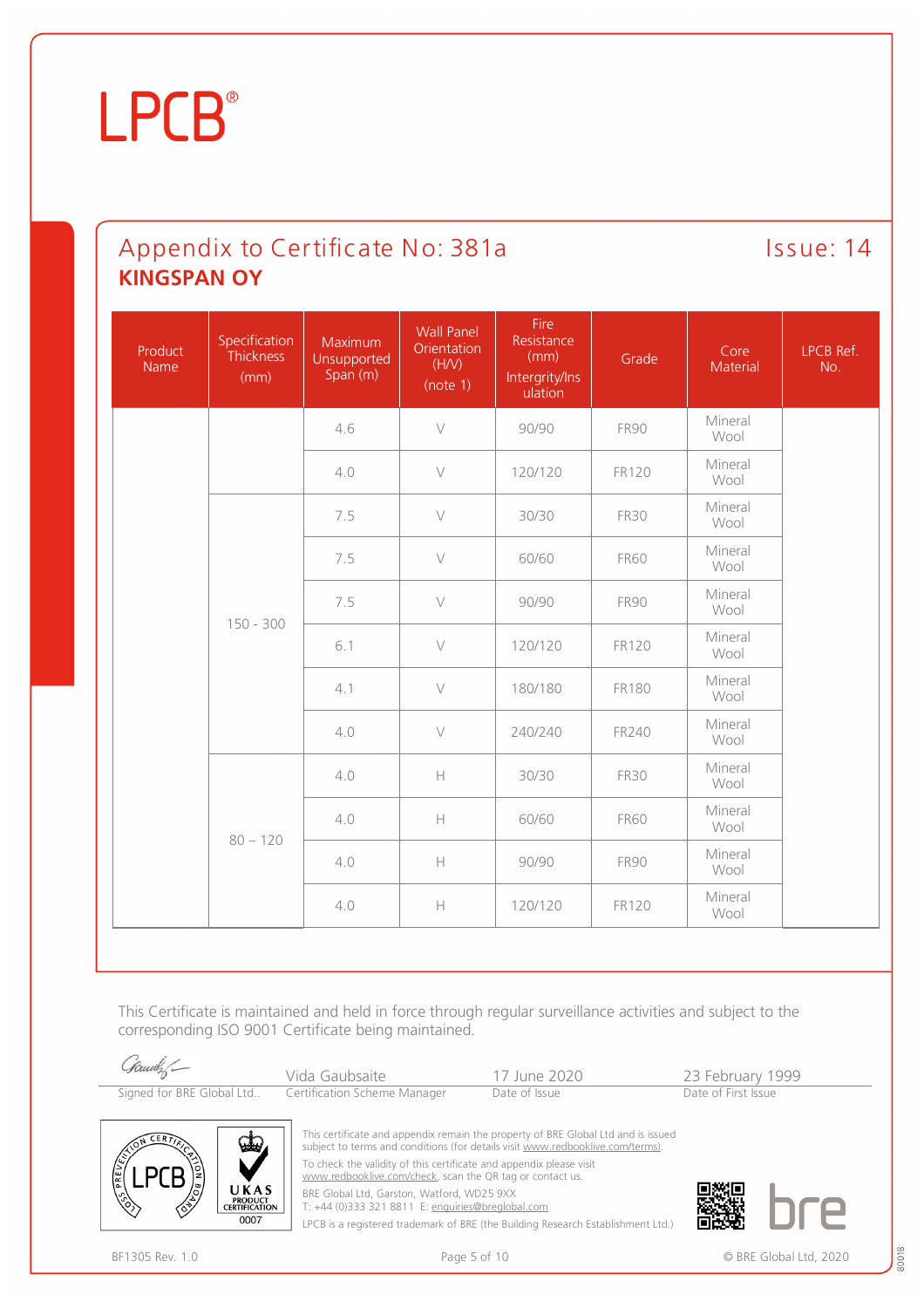### Appendix to Certificate No: 381a Issue: 14 **KINGSPAN OY**

| Product<br>Name                    | Specification<br>Thickness<br>(mm) | Maximum<br>Unsupported<br>Span (m) | <b>Wall Panel</b><br>Orientation<br>(H/V)<br>(note 1) | Fire<br>Resistance<br>(mm)<br>Intergrity/Ins<br>ulation | Grade        | Core<br>Material | LPCB Ref.<br>No. |
|------------------------------------|------------------------------------|------------------------------------|-------------------------------------------------------|---------------------------------------------------------|--------------|------------------|------------------|
|                                    |                                    | 4.0                                | $\mathbb H$                                           | 240/240                                                 | FR240        | Mineral<br>Wool  |                  |
|                                    |                                    | 7.5                                | $\mathbb H$                                           | 30/30                                                   | <b>FR30</b>  | Mineral<br>Wool  |                  |
|                                    |                                    | 7.5                                | $\mathsf H$                                           | 60/60                                                   | <b>FR60</b>  | Mineral<br>Wool  |                  |
|                                    |                                    | 7.5                                | $\mathsf H$                                           | 90/90                                                   | <b>FR90</b>  | Mineral<br>Wool  |                  |
|                                    |                                    | 7.5                                | $\mathord{\text{H}}$                                  | 120/120                                                 | <b>FR120</b> | Mineral<br>Wool  |                  |
|                                    |                                    | 3.0                                | $\mathbb H$                                           | 180/180                                                 | <b>FR180</b> | Mineral<br>Wool  |                  |
|                                    | $100 - 120$                        | 8.2                                | $\overline{\phantom{a}}$                              | 30/30                                                   | <b>FR30</b>  | Mineral<br>Wool  |                  |
|                                    |                                    | 6.5                                | $\overline{\phantom{a}}$                              | 60/60                                                   | <b>FR60</b>  | Mineral<br>Wool  |                  |
| PAROC AST-<br>E (Ceiling<br>Panel) | $150 - 300$                        | 8.0                                |                                                       | 30/30                                                   | <b>FR30</b>  | Mineral<br>Wool  | 381a/04          |
|                                    |                                    | 6.4                                | $\overline{\phantom{a}}$                              | 60/60                                                   | <b>FR60</b>  | Mineral<br>Wool  |                  |
|                                    |                                    | 5.2                                | $\overline{\phantom{a}}$                              | 90/90                                                   | <b>FR90</b>  | Mineral<br>Wool  |                  |
|                                    | 80                                 | 4.0                                | $\vee$                                                | 30/30                                                   | <b>FR30</b>  | Mineral<br>Wool  | 381a/05          |

This Certificate is maintained and held in force through regular surveillance activities and subject to the corresponding ISO 9001 Certificate being maintained.

| Samely | Vida Gaubsaite                                         | 17 June 2020  | 23 February 1999    |
|--------|--------------------------------------------------------|---------------|---------------------|
|        | Signed for BRE Global Ltd Certification Scheme Manager | Date of Issue | Date of First Issue |



This certificate and appendix remain the property of BRE Global Ltd and is issued subject to terms and conditions (for details visit [www.redbooklive.com/terms\)](http://www.redbooklive.com/terms)). To check the validity of this certificate and appendix please visit [www.redbooklive.com/check,](http://www.redbooklive.com/check) scan the QR tag or contact us.

BRE Global Ltd, Garston, Watford, WD25 9XX

T: +44 (0)333 321 8811 E: [enquiries@breglobal.com](mailto:enquiries@breglobal.com)

LPCB is a registered trademark of BRE (the Building Research Establishment Ltd.)



BF1305 Rev. 1.0 **BRE Global Ltd, 2020** Page 6 of 10 **Page 6 of 10 Case 8 and 2020** CHC BRE Global Ltd, 2020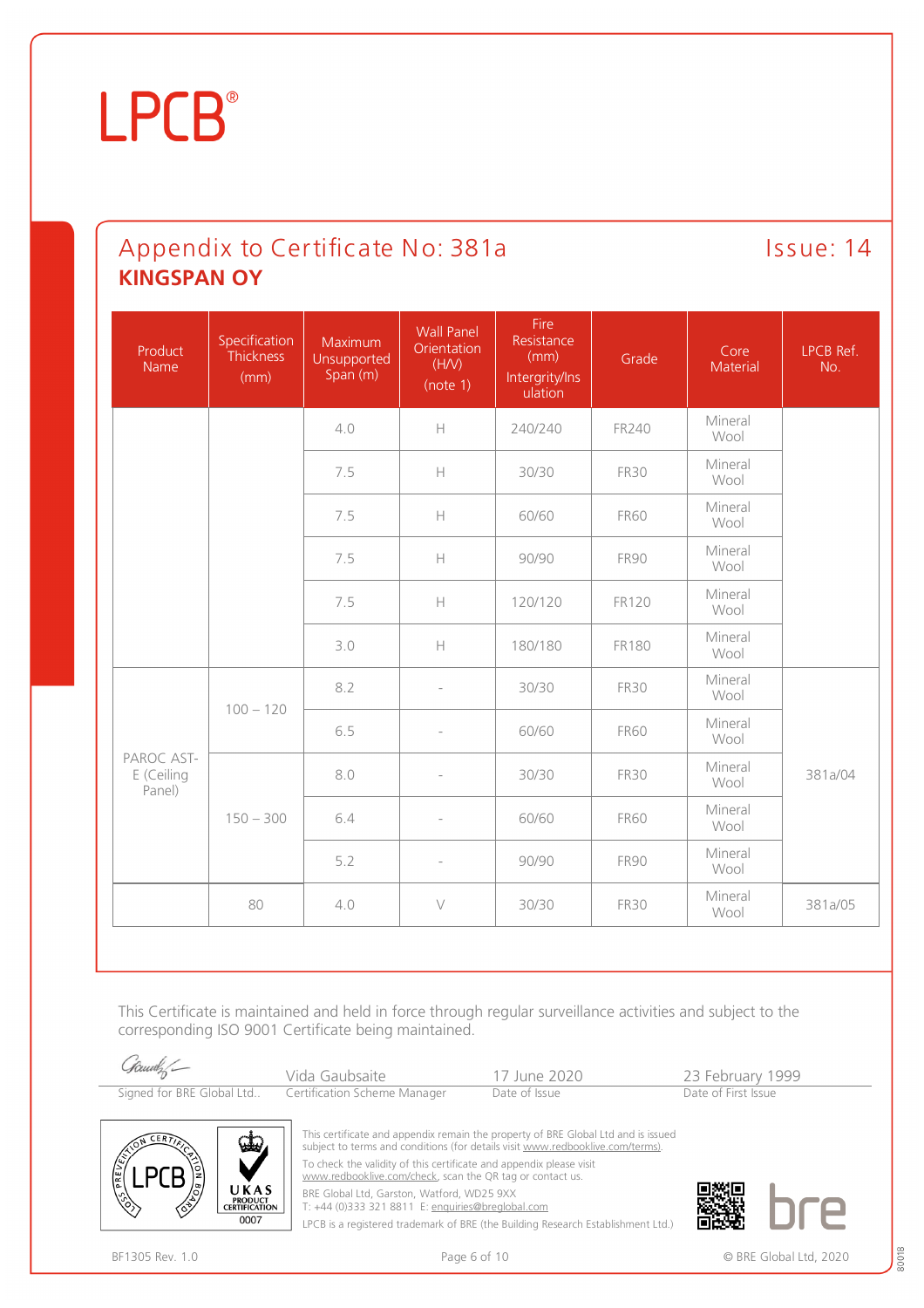### Appendix to Certificate No: 381a Issue: 14 **KINGSPAN OY**

| Product<br>Name       | Specification<br>Thickness<br>(mm) | Maximum<br>Unsupported<br>Span (m) | <b>Wall Panel</b><br>Orientation<br>(H/V)<br>(note 1) | Fire<br>Resistance<br>(mm)<br>Intergrity/Ins<br>ulation | Grade        | Core<br>Material | LPCB Ref.<br>No. |
|-----------------------|------------------------------------|------------------------------------|-------------------------------------------------------|---------------------------------------------------------|--------------|------------------|------------------|
|                       | 100                                | 5.1                                | $\vee$                                                | 30/30                                                   | <b>FR30</b>  | Mineral<br>Wool  |                  |
|                       |                                    | 7.5                                | $\vee$                                                | 30/30                                                   | <b>FR30</b>  | Mineral<br>Wool  |                  |
|                       | 120                                | 7.3                                | $\vee$                                                | 60/60                                                   | <b>FR60</b>  | Mineral<br>Wool  |                  |
|                       |                                    | 4.8                                | $\vee$                                                | 90/90                                                   | <b>FR90</b>  | Mineral<br>Wool  |                  |
|                       |                                    | 4.0                                | $\vee$                                                | 120/120                                                 | <b>FR120</b> | Mineral<br>Wool  |                  |
| PAROC AST-<br>T (wall | $150 - 300$                        | 7.5                                | $\vee$                                                | 30/30                                                   | <b>FR30</b>  | Mineral<br>Wool  |                  |
| panel)                |                                    | 7.5                                | $\vee$                                                | 60/60                                                   | <b>FR60</b>  | Mineral<br>Wool  |                  |
|                       |                                    | 7.5                                | $\vee$                                                | 90/90                                                   | <b>FR90</b>  | Mineral<br>Wool  |                  |
|                       |                                    | 7.1                                | $\vee$                                                | 120/120                                                 | <b>FR120</b> | Mineral<br>Wool  |                  |
|                       |                                    | 4.7                                | $\vee$                                                | 180/180                                                 | <b>FR180</b> | Mineral<br>Wool  |                  |
|                       |                                    | 4.0                                | $\vee$                                                | 240/240                                                 | FR240        | Mineral<br>Wool  |                  |
|                       | $80 - 300$                         | 4.0                                | $\mathbb H$                                           | 30/30                                                   | <b>FR30</b>  | Mineral<br>Wool  |                  |

This Certificate is maintained and held in force through regular surveillance activities and subject to the corresponding ISO 9001 Certificate being maintained.

| Samuely                   | Vida Gaubsaite               | 17 June 2020  | 23 February 1999    |  |
|---------------------------|------------------------------|---------------|---------------------|--|
| Signed for BRE Global Ltd | Certification Scheme Manager | Date of Issue | Date of First Issue |  |



This certificate and appendix remain the property of BRE Global Ltd and is issued subject to terms and conditions (for details visit [www.redbooklive.com/terms\)](http://www.redbooklive.com/terms)). To check the validity of this certificate and appendix please visit [www.redbooklive.com/check,](http://www.redbooklive.com/check) scan the QR tag or contact us.

BRE Global Ltd, Garston, Watford, WD25 9XX

T: +44 (0)333 321 8811 E: [enquiries@breglobal.com](mailto:enquiries@breglobal.com)

LPCB is a registered trademark of BRE (the Building Research Establishment Ltd.)

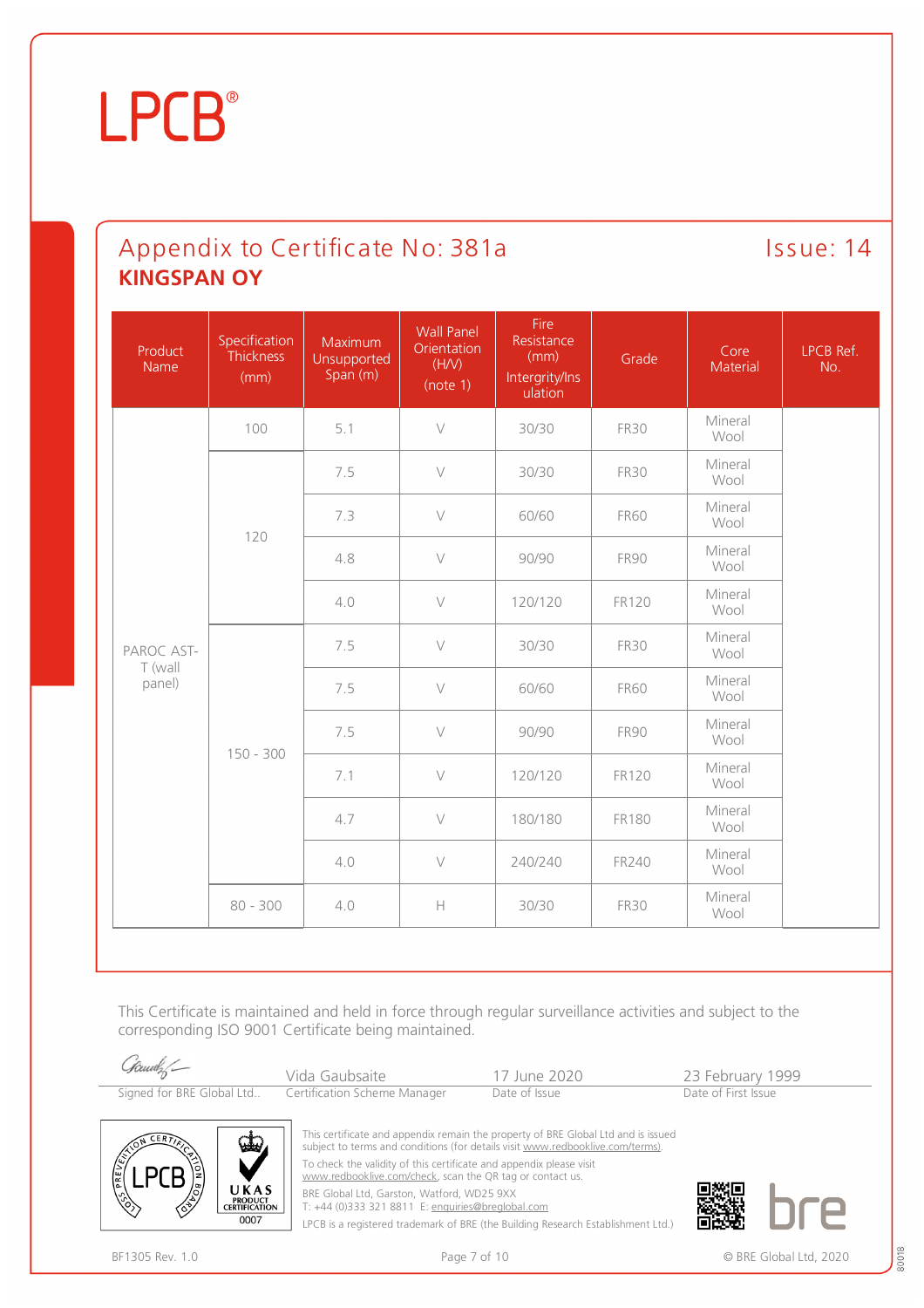### Appendix to Certificate No: 381a Issue: 14 **KINGSPAN OY**

| Product<br><b>Name</b>       | Specification<br>Thickness<br>(mm) | Maximum<br>Unsupported<br>Span (m) | <b>Wall Panel</b><br>Orientation<br>(H/V)<br>(note 1)                                                         | Fire<br>Resistance<br>(mm)<br>Intergrity/Ins<br>ulation | Grade        | Core<br>Material | LPCB Ref.<br>No. |
|------------------------------|------------------------------------|------------------------------------|---------------------------------------------------------------------------------------------------------------|---------------------------------------------------------|--------------|------------------|------------------|
|                              |                                    | 4.0                                | $\mathbb H$                                                                                                   | 60/60                                                   | <b>FR60</b>  | Mineral<br>Wool  |                  |
|                              |                                    | 4.0                                | $\mathsf{H}% _{\mathsf{H}}^{\ast}(\mathcal{M}_{0})\rightarrow\mathsf{H}_{\mathsf{H}}^{\ast}(\mathcal{M}_{0})$ | 90/90                                                   | <b>FR90</b>  | Mineral<br>Wool  |                  |
|                              |                                    | 4.0                                | $\mathsf{H}% _{\mathsf{H}}^{\ast}(\mathcal{M}_{0})\rightarrow\mathsf{H}_{\mathsf{H}}^{\ast}(\mathcal{M}_{0})$ | 120/120                                                 | <b>FR120</b> | Mineral<br>Wool  |                  |
|                              |                                    | 4.0                                | H                                                                                                             | 240/240                                                 | FR240        | Mineral<br>Wool  |                  |
| PAROC AST-<br>L (wall panel) | $150 - 300$<br>$150 - 300$         | 7.5                                | $\vee$                                                                                                        | 30/30                                                   | <b>FR30</b>  | Mineral<br>Wool  |                  |
|                              |                                    | 7.5                                | $\vee$                                                                                                        | 60/60                                                   | <b>FR60</b>  | Mineral<br>Wool  |                  |
|                              |                                    | 7.5                                | $\vee$                                                                                                        | 90/90                                                   | <b>FR90</b>  | Mineral<br>Wool  | 381a/06          |
|                              |                                    | 7.5                                | $\vee$                                                                                                        | 120/120                                                 | <b>FR120</b> | Mineral<br>Wool  |                  |
|                              |                                    | 4.0                                | $\vee$                                                                                                        | 180/180                                                 | <b>FR180</b> | Mineral<br>Wool  |                  |
|                              |                                    | 7.5                                | H                                                                                                             | 30/30                                                   | <b>FR30</b>  | Mineral<br>Wool  |                  |
|                              |                                    | 7.5                                | $\mathsf{H}% _{\mathsf{H}}^{\ast}(\mathcal{M}_{0})\rightarrow\mathsf{H}_{\mathsf{H}}^{\ast}(\mathcal{M}_{0})$ | 60/60                                                   | <b>FR60</b>  | Mineral<br>Wool  |                  |
|                              |                                    | 7.5                                | $\mathbb H$                                                                                                   | 90/90                                                   | <b>FR90</b>  | Mineral<br>Wool  |                  |

This Certificate is maintained and held in force through regular surveillance activities and subject to the corresponding ISO 9001 Certificate being maintained.

| Samely                    | Vida Gaubsaite               | 17 June 2020  | 23 February 1999    |  |
|---------------------------|------------------------------|---------------|---------------------|--|
| Signed for BRE Global Ltd | Certification Scheme Manager | Date of Issue | Date of First Issue |  |



This certificate and appendix remain the property of BRE Global Ltd and is issued subject to terms and conditions (for details visit [www.redbooklive.com/terms\)](http://www.redbooklive.com/terms)). To check the validity of this certificate and appendix please visit [www.redbooklive.com/check,](http://www.redbooklive.com/check) scan the QR tag or contact us.

BRE Global Ltd, Garston, Watford, WD25 9XX

T: +44 (0)333 321 8811 E: [enquiries@breglobal.com](mailto:enquiries@breglobal.com)

LPCB is a registered trademark of BRE (the Building Research Establishment Ltd.)

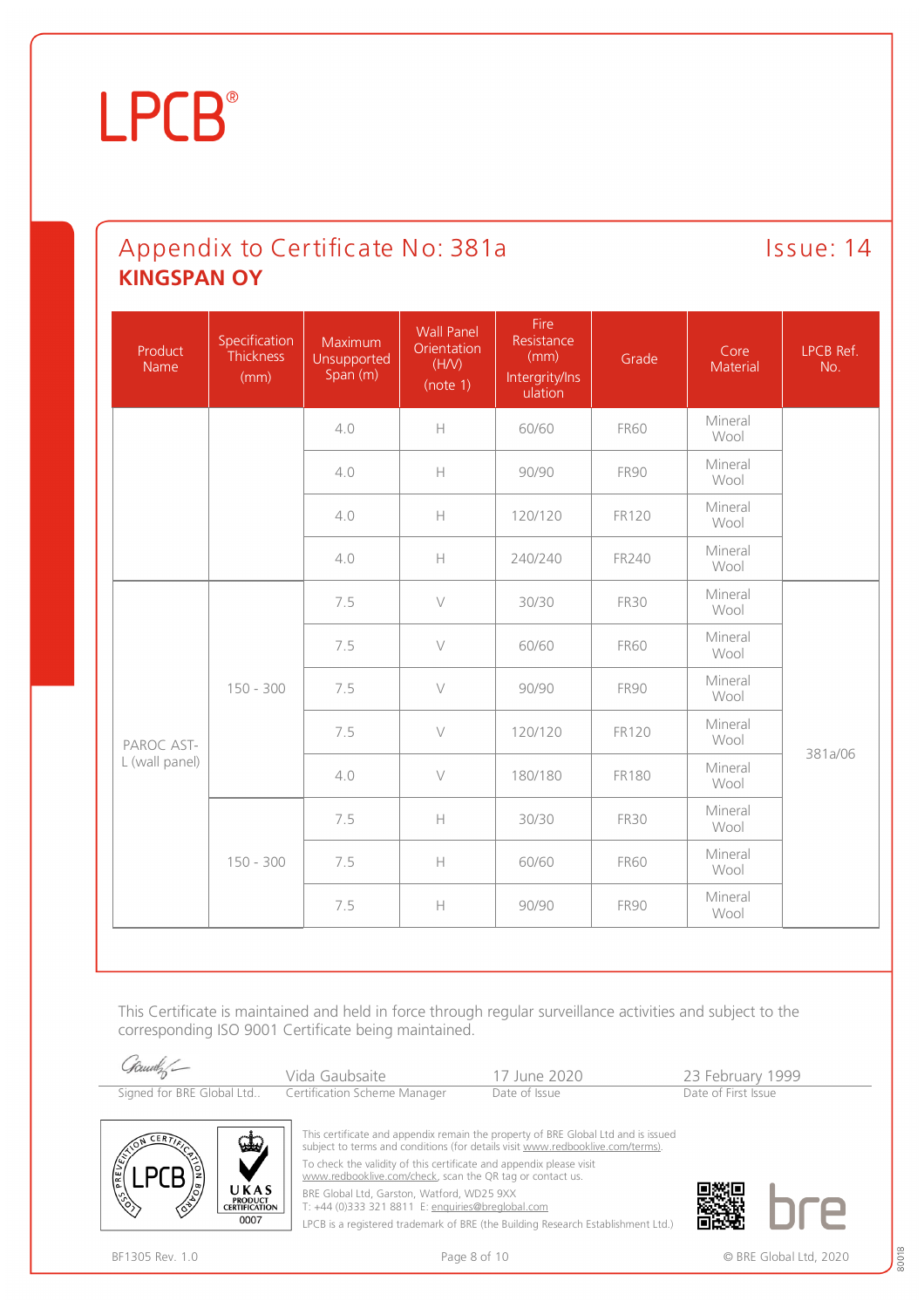### Appendix to Certificate No: 381a Issue: 14 **KINGSPAN OY**

| Product<br>Name                        | Specification<br><b>Thickness</b><br>(mm) | Maximum<br>Unsupported<br>Span (m)                     | <b>Wall Panel</b><br>Orientation<br>(H/V)<br>(note 1)                                          | Fire<br>Resistance<br>(mm)<br>Intergrity/Ins<br>ulation | Grade        | Core<br>Material | LPCB Ref.<br>No. |  |
|----------------------------------------|-------------------------------------------|--------------------------------------------------------|------------------------------------------------------------------------------------------------|---------------------------------------------------------|--------------|------------------|------------------|--|
|                                        |                                           | 6.0                                                    | $\mathbb H$                                                                                    | 120/120                                                 | <b>FR120</b> | Mineral<br>Wool  |                  |  |
|                                        |                                           | 7.5                                                    | $\mathbb H$                                                                                    | 30/30                                                   | <b>FR30</b>  | Mineral<br>Wool  |                  |  |
|                                        |                                           | 7.5                                                    | $\mathsf{H}% _{0}\left( \mathcal{M}_{0}\right) =\mathsf{H}_{0}\left( \mathcal{M}_{0}\right) ,$ | 60/60                                                   | <b>FR60</b>  | Mineral<br>Wool  |                  |  |
| PAROC AST-<br>S SHADOW<br>(wall panel) | $200 - 300$                               | 7.5                                                    | $\mathsf{H}% _{0}\left( \mathcal{M}_{0}\right) =\mathsf{H}_{0}\left( \mathcal{M}_{0}\right) ,$ | 90/90                                                   | <b>FR90</b>  | Mineral<br>Wool  | 381a/07          |  |
|                                        |                                           |                                                        | 7.5                                                                                            | $\mathord{\text{H}}$                                    | 120/120      | <b>FR120</b>     | Mineral<br>Wool  |  |
|                                        |                                           |                                                        | 3.0                                                                                            | $\mathbb H$                                             | 180/180      | <b>FR180</b>     | Mineral<br>Wool  |  |
| PAROC AST-<br>E SHADOW<br>(wall panel) | $200 - 300$                               |                                                        | 7.5                                                                                            | $\mathbb H$                                             | 30/30        | <b>FR30</b>      | Mineral<br>Wool  |  |
|                                        |                                           | 7.5                                                    | $\mathbb H$                                                                                    | 60/60                                                   | <b>FR60</b>  | Mineral<br>Wool  |                  |  |
|                                        |                                           | 7.5                                                    | $\mathbb H$                                                                                    | 90/90                                                   | <b>FR90</b>  | Mineral<br>Wool  | 381a/08          |  |
|                                        |                                           | 7.5<br>$\mathord{\text{H}}$<br>120/120<br><b>FR120</b> | Mineral<br>Wool                                                                                |                                                         |              |                  |                  |  |
|                                        |                                           | 4.0                                                    | $\mathbb H$                                                                                    | 180/180                                                 | <b>FR180</b> | Mineral<br>Wool  |                  |  |
|                                        | $200 - 300$                               | 7.5                                                    | $\mathbb H$                                                                                    | 30/30                                                   | <b>FR30</b>  | Mineral<br>Wool  | 381a/09          |  |

This Certificate is maintained and held in force through regular surveillance activities and subject to the corresponding ISO 9001 Certificate being maintained.

| Samely | Vida Gaubsaite                                         | 17 June 2020  | 23 February 1999    |  |
|--------|--------------------------------------------------------|---------------|---------------------|--|
|        | Signed for BRE Global Ltd Certification Scheme Manager | Date of Issue | Date of First Issue |  |



This certificate and appendix remain the property of BRE Global Ltd and is issued subject to terms and conditions (for details visit [www.redbooklive.com/terms\)](http://www.redbooklive.com/terms)). To check the validity of this certificate and appendix please visit [www.redbooklive.com/check,](http://www.redbooklive.com/check) scan the QR tag or contact us.

BRE Global Ltd, Garston, Watford, WD25 9XX

T: +44 (0)333 321 8811 E: [enquiries@breglobal.com](mailto:enquiries@breglobal.com)

LPCB is a registered trademark of BRE (the Building Research Establishment Ltd.)